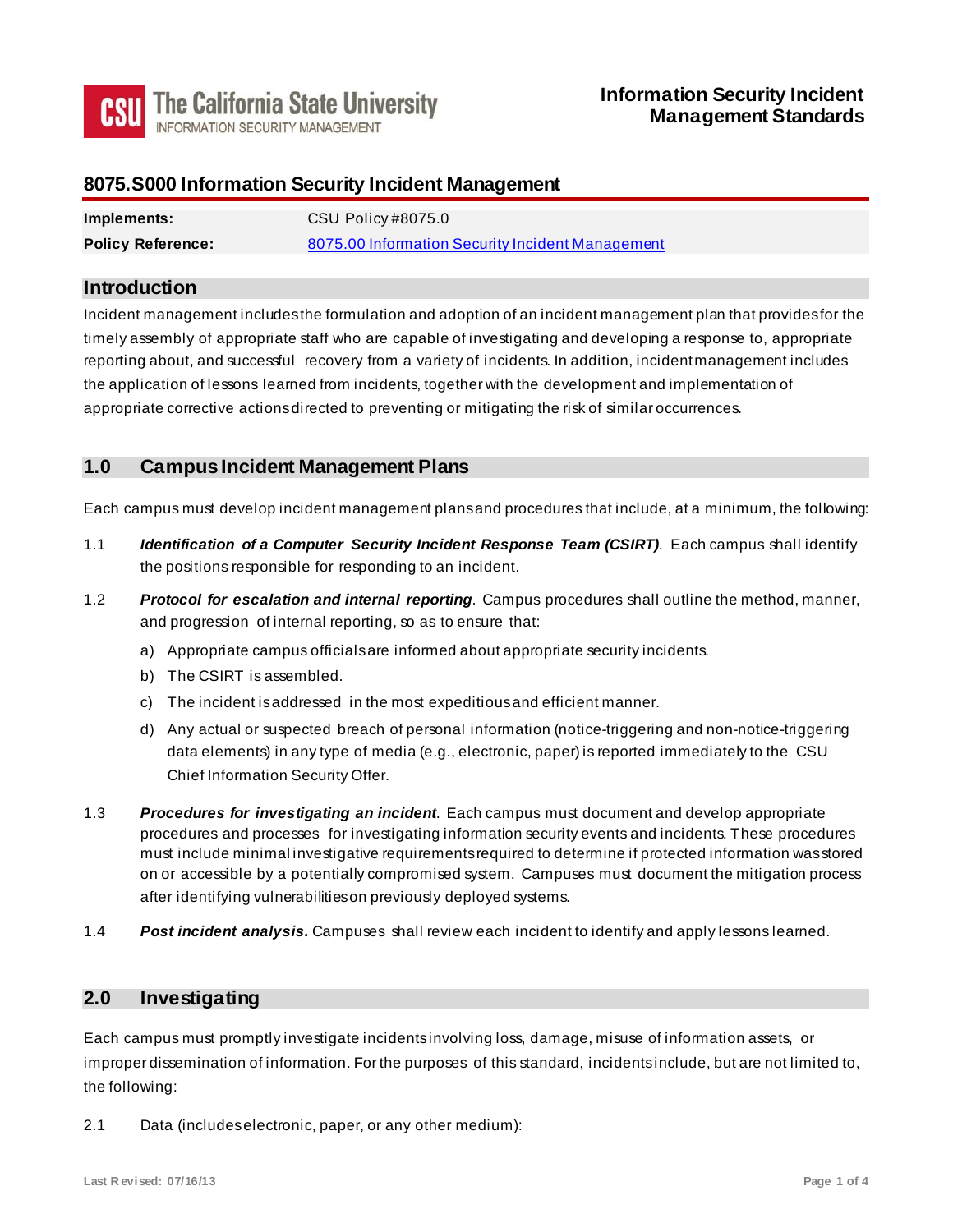- inappropriate release of any Level 1 or Level 2 data. a) Theft, loss, damage, unauthorized destruction, unauthorized modification, or unintentional or
- b) Possible acquisition of notice-triggering personal information by unauthorized persons, as defined in Civil Code 1798.29, HIPAA regulations or other legal or contractual obligation.
- c) Deliberate or accidental distribution or release of personal information by a campus, its employee(s), or its contractor(s) in a manner not in accordance with law or CSU/campus policy.
- d) Data handling compliance failures that constitute information security risk potential.
- 2.2 *Inappropriate Use and Unauthorized Access*  This includes tampering, interference, damage, or unauthorized access to campus information assets. This also includes, but is not limited to: successful virus attacks, web site defacements, server compromises, and denial of service attacks.
- 2.3 *Equipment*  Theft, damage, destruction, or loss of campus IT equipment, including laptops, tablets, integrated phones, personal digital assistants (PDAs), or any electronic devices containing or storing confidential, sensitive, or personal data.
- 2.4 *Computer Crime*  Use of a campus information asset in commission of a crime as described in the Comprehensive Computer Data Access and Fraud Act. See Penal Code Section 502.
- 2.5 Any other incidents that violate campus information security policy or conditions that provide substantial information security risk.

# **3.0 Evidence Collection and Handling**

- minimum, the campusplan must describe the campus' access to forensic resources (either internal or through external arrangements) and its criteria for contacting law enforcement. 3.1 Each campus must develop and maintain proceduresand processes for evidence handling. At a
- 3.2 If a campus chooses to maintain its own forensic capability, the campus must maintain procedures and processes for ensuring that evidence and/or information collected under circumstances such as a litigation hold, or Public Information Act request is collected, documented and stored in a manner consistent with legal requirements as appropriate.

# <span id="page-1-0"></span>**4.0 Incident Reporting**

- 4.1 Each campus must identify a point of contact (POC) for information security incident reporting. A campus POC can be an individual (e.g., ISO) or an organization [e.g., IT Help Desk or Computer Security Incident Response Team (CSIRT)].
- campus POCs must be provided to users. Each campus must identify and communicate means for users and third parties to report suspected incidents. This information must be part of routine security awareness activities. Any user who observes or suspects that an information security incident is occurring with a campus' information assets must promptly report the incident to the campus' POC. Third parties who observe or suspect that an information security incident is occurring with a campus's information asset must promptly report the incident to their campus business contact. A user must not prevent or obstruct another user from reporting an information security incident in the above manner. 4.2 A formal, centralized method (i.e., email or phone number) for reporting information security incidents to
- 4.3 Each campus' POC must implement feedback processes to ensure that those reporting information security incidents are appropriately acknowledged.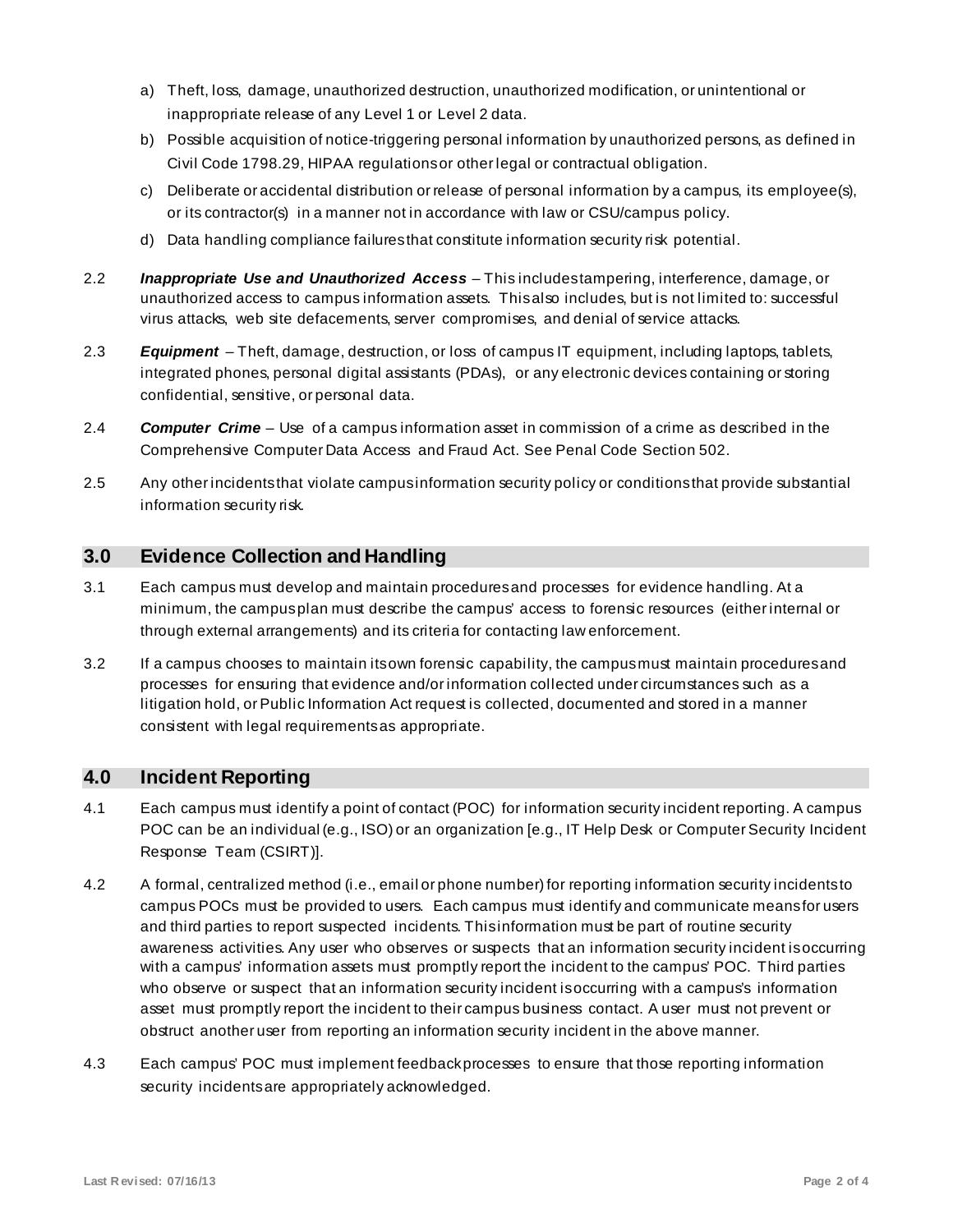## **5.0 Internal Notifications**

- 5.1 Each campus must inform the CSU CISO of any security incident resulting in exposure of protected information. The notification process must include the following steps:
	- a) Initial notification informing the CSU CISO that the campus is investigating a potential breach. This notification must be made immediately. If notice is made via voice, the campus must provide an email message confirming that the notice has been made and providing the required elements of § 5.1(b).
	- number of records and types of information at risk of exposure. b) The initial notification must include the nature of the potential breach, an estimate of the severity – i.e.
	- *c)* On completion of the incident risk assessment, the campus ISO must immediately notify the CSU CISO and the campus whether or not the campus has determined that there is a low probability that protected information has exposed.
	- d) If protected data has been exposed:
		- a. The CSU CISO will then:
			- i. Notify CSU Risk Management
			- ii. Notify the CSU HIPAA Privacy Officer if appropriate (HIPAA related incidents
			- iii. Notify the CSU OGC
			- iv. Notify the CSU CIO
			- v. Notify the CSU CFO if appropriate (PII or HIPAA related incidents)
		- b. The ISO shall
			- i. Notify the campus President and CIO as appropriate.
			- ii. Notify the campus OGC liaison.
		- c. The campus President shall contact the Chancellor.

## **6.0 External Notifications**

- 6.1 In the case that external notifications are to be made to impacted party(ies), the notification process must include the following steps:
	- a) A DRAFT copy of the notification must be sent to the CSU CISO for review.
		- a. The CSU CISO will then:
			- i. Review DRAFT and provide input
			- ii. Send the DRAFT to CSU OGC for review and input
			- iii. Send updated DRAFT to campus ISO / POC
- 6.2 In the case that the exposed data contains HIPAA or PII and the impacted group is 500 records or greater, the following steps must occur
	- a) The ISO will send a DRAFT copy of the notice intended for the appropriate organization (AG, HHS, DOE, Media, etc.) to the CSU CISO.
		- a. The CSU CISO will then:
			- i. Review DRAFT and provide input
			- ii. Send the DRAFT to CSU OGC for review and input
			- iii. Send the updated DRAFT to campus ISO / POC for external organization